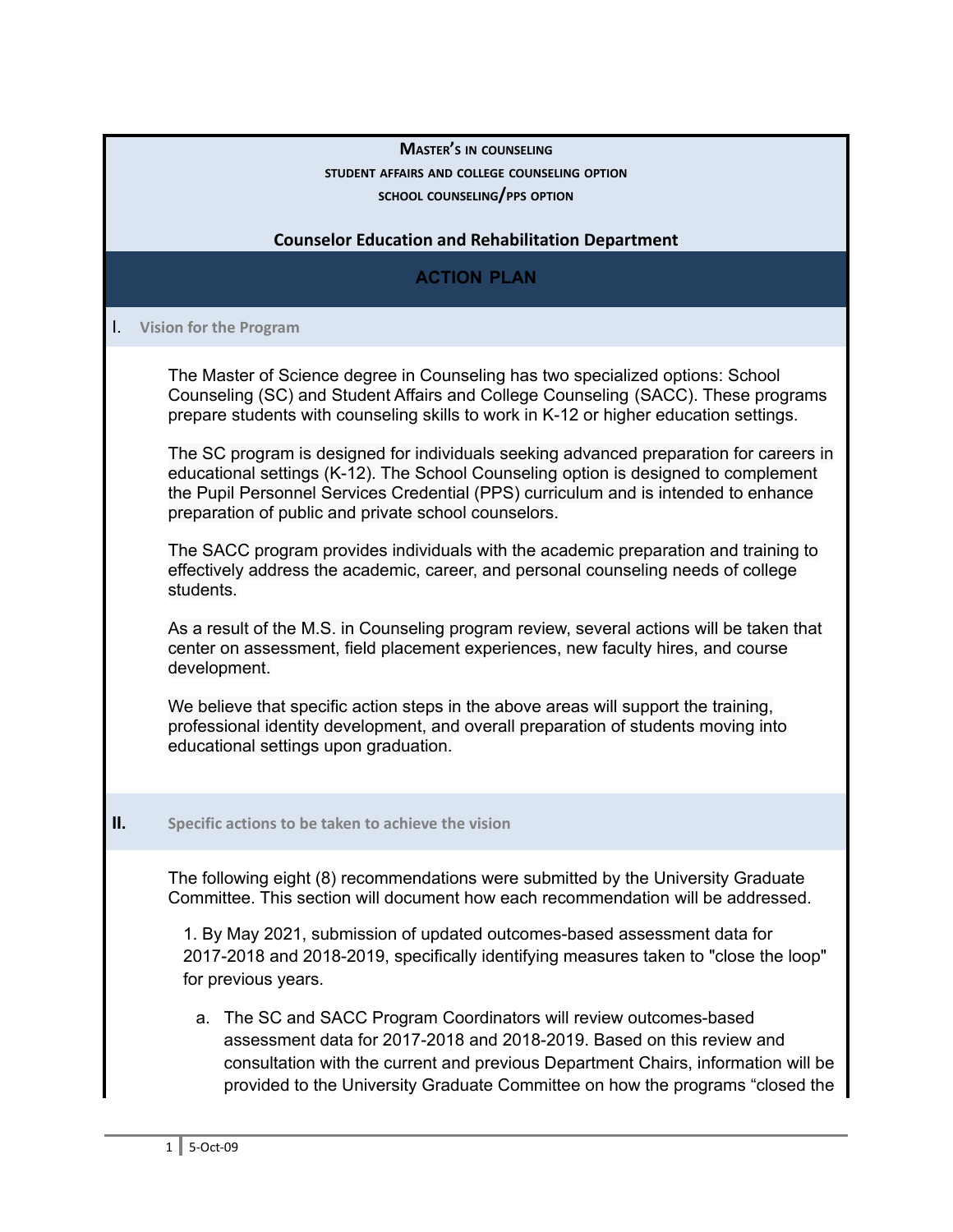loop" for assessments completed during those years. The Program Coordinators will serve as Assessment Co-Coordinators moving forward to ensure that annual joint assessment reports are submitted and include narrative specifically around measures taken to "close the loop" for previous years.

- b. No cost
- c. n/a
- d. This action will be completed by May 2021.

2. By May 2021, submission of outcomes measurements for 2019-2020, as per the above.

- a. In consultation with the Department Chair, Chair of the University Graduate Committee, and Dean Marshall, it was determined that we will not need to submit outcomes measurements to address this recommendation based on the university's decision to forgo assessments reports for the 2019-2020 academic year.
- b. No cost
- c. n/a
- d. This action will be completed by May 2021.

3. By August 2021, creation and filling of a funded Field Placement *C*oordinator position. The Field Placement Coordinator should not only oversee internship*/*practicum courses, but also be in charge of student placement and conduct site visits to confirm appropriateness of placement sites. Moreover, the Field Placement Coordinator should oversee assessment of SLOs related to field experience and report those to the graduate coordinator for inclusion in the annual assessment report. This position may be able to support all of the programs in the department.

- a. The SC and SACC Program Coordinators will work collaboratively with the Department Chair and Dean to create and fill a Field Placement Coordinator position for both programs. The Field Placement Coordinator will: 1) oversee internship classes, 2) support the placement of students, 3) conduct site visits, and 4) oversee assessment activities related to field placement.
- b. WTUs, salary, or stipend for one (1) staff or faculty member.
- c. University
- d. This action will be completed by August 2021.

4. By December 2021, submission of outcomes measurements for 2020-2021, as per the above.

- a. The Program Coordinators will review the identified SLOs to be measured for 2020-2021 and ensure that data are being collected from the appropriate courses for SC and SACC students. The Program Coordinators will analyze the collected data and prepare the joint annual assessment report.
- b. No cost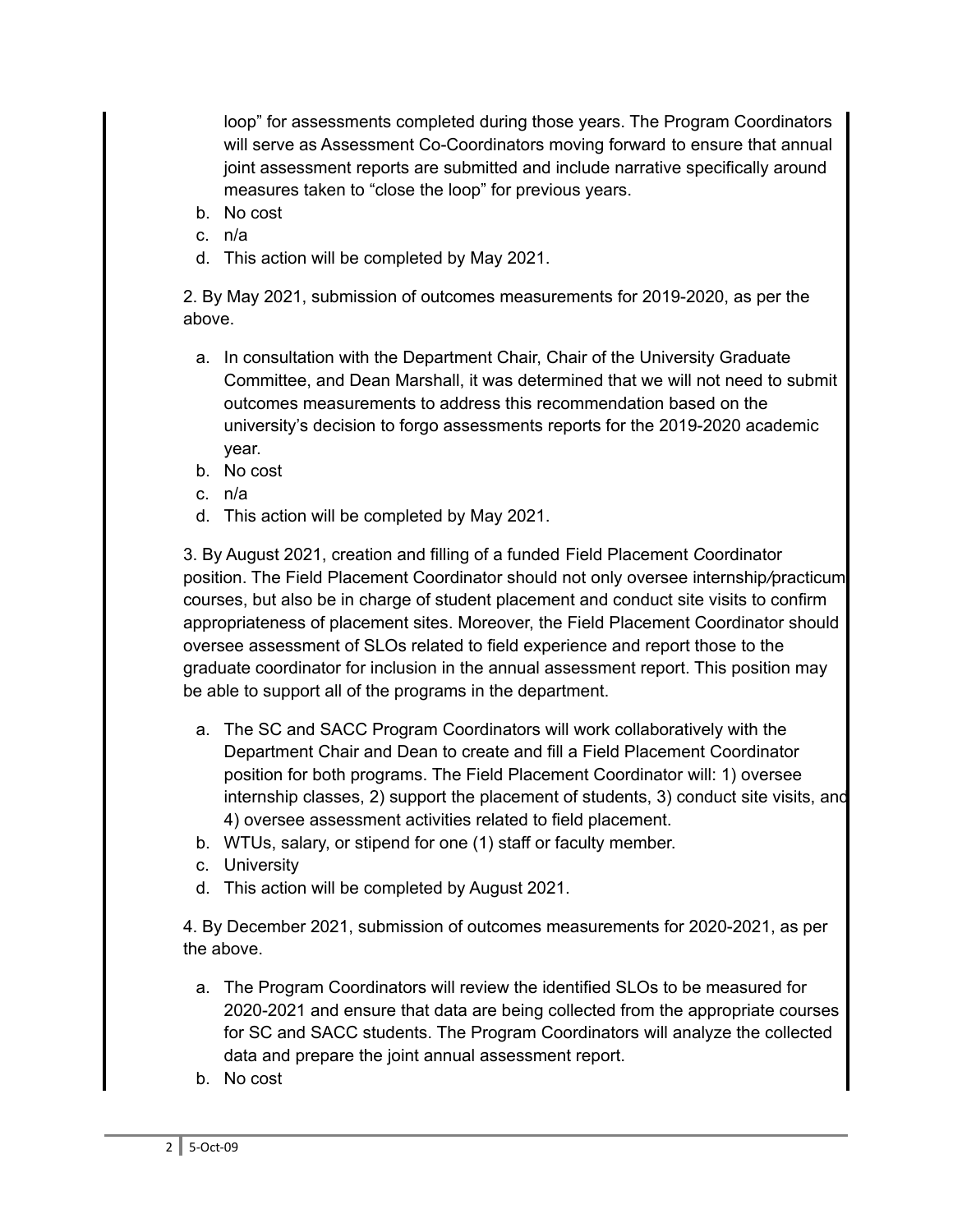- c. n/a
- d. This action will be completed by December 2021.

5. By August 2022, at least two full-time tenure-track faculty members should be in place for each option.

- a. Each program will hire one full-time tenure-track faculty member to begin the 2021-2022 academic year. Each program coordinator will also submit faculty justification for additional searches to be conducted during the 2021-2022 academic year. These additional searches will allow the programs to hire two additional faculty, one in each program, to begin the 2022-2023 academic year. That will ensure that each program has at least two full-time tenure-track faculty members in place.
- b. Salary for two (2) full-time tenure-track faculty members and budget to conduct faculty search.
- c. University (Dean/Provost)
- d. This action will be completed by August 2022.

6. By August 2022, development and offering of a graduate-level theory class to improve student mastery in this area.

- a. A faculty member will be identified to conceptualize and develop a graduate-level theory class for SC and SACC students. In particular, this faculty member will ensure that the course objectives and content are aligned with national accreditation standards and counseling certification requirements. This course will specifically focus on relevant counseling theories and their applications in an educational setting, including K-12 and higher education. The course will be offered to students starting Fall 2022.
- b. Summer stipend for one (1) faculty member.
- c. University (Dean/Provost)
- d. This action will be completed by August 2022.

7. Update the entire SOAP in preparation for national accreditation.

- a. One faculty from each program will be identified to lead efforts to revise program SOAP plans. In particular, these faculty will collaborate with program faculty, and school-level and university-level assessment coordinators to ensure that SOAP plans are updated and aligned with national accreditation standards.
- b. WTUs for two faculty, one from each program.
- c. School (Dean)
- d. This action will be completed by August 2022.